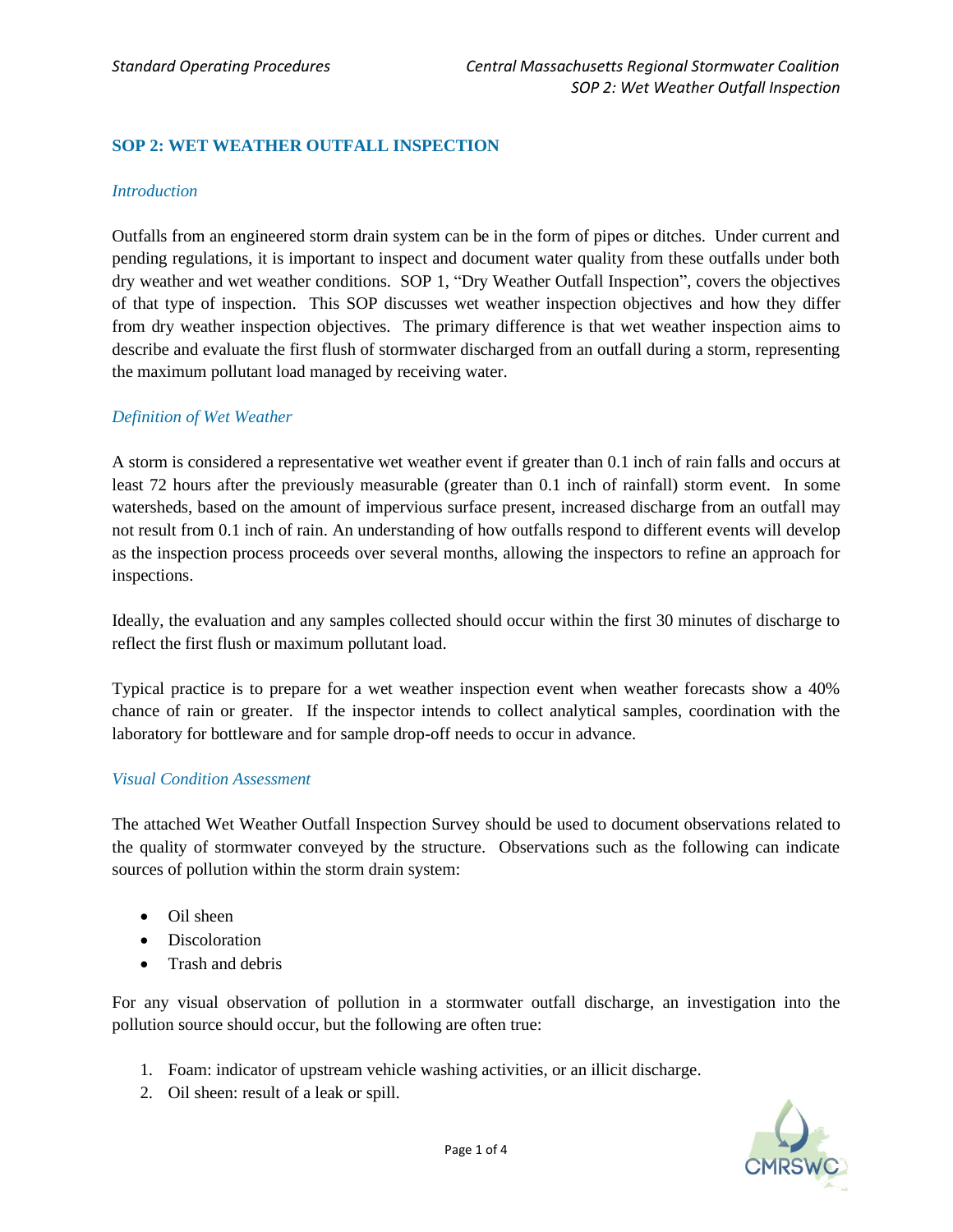- 3. Cloudiness: indicator of suspended solids such as dust, ash, powdered chemicals and ground up materials.
- 4. Color or odor: Indicator of raw materials, chemicals, or sewage.
- 5. Excessive sediment: indicator or disturbed earth of other unpaved areas lacking adequate erosion control measures.
- 6. Sanitary waste and optical enhancers (fluorescent dyes added to laundry detergent): indicators of illicit discharge.
- 7. Orange staining: indicator of high mineral concentrations.

Many of these observations are indicators of an illicit discharge. Examples of illicit discharges include: cross-connections of sewer services to engineered storm drain systems; leaking septic systems; intentional discharge of pollutants to catch basins; combined sewer overflows; connected floor drains; and sump pumps connected to the system (under some circumstances). Additional guidelines for illicit discharge investigations are included in SOP 10, "Locating Illicit Discharges".

Although many of the observations are indicators of illicit discharge it should be noted that several of these indicators may also occur naturally. Orange staining may be the result of naturally occurring iron, and thus unrelated to pollution. Foam can be formed when the physical characteristics of water are altered by the presence of organic materials. Foam is typically found in waters with high organic content such as bog lakes, streams that originate from bog lakes, productive lakes, wetlands, or woody areas. To determine the difference between natural foam and foam cause by pollution, consider the following:

- 1. Wind direction or turbulence: natural foam occurrences on the beach coincide with onshore winds. Often, foam can be found along a shoreline and/or on open waters during windy days. Natural occurrences in rivers can be found downstream of a turbulent site.
- 2. Proximity to a potential pollution source: some entities including the textile industry, paper production facilities, oil industries, and fire fighting activities work with materials that cause foaming in water. If these materials are released to a water body in large quantities, they can cause foaming. Also, the presence of silt in water, such as from a construction site can cause foam.
- 3. Feeling: natural foam is typically persistent, light, not slimy to the touch.
- 4. Presence of decomposing plants or organic material in the water.

Both bacteria and petroleum can create a sheen on the water surface. The source of the sheen can be differentiated by disturbing it, such as with a pole. A sheen caused by oil will remain intact and move in a swirl pattern; a sheen caused by bacteria will separate and appear "blocky". Bacterial or naturally occurring sheens are usually silver or relatively dull in color and will break up into a number of small patches of sheen. The cause may be presence of iron, decomposition of organic material or presence of certain bacteria. Bacterial sheen is not a pollutant but should be noted.

Optical enhancers, fluorescent dyes added to laundry detergent, are typically detected through the use of clean, white cotton pads placed within the discharge for several days, dried then viewed under a UV light. If the cotton pad displays fluorescent patches, optical enhancers are present. Optical enhancers are occasionally visible as a bluish-purple haze on the water surface; however the testing method should be used to confirm the presence of optical enhancers.

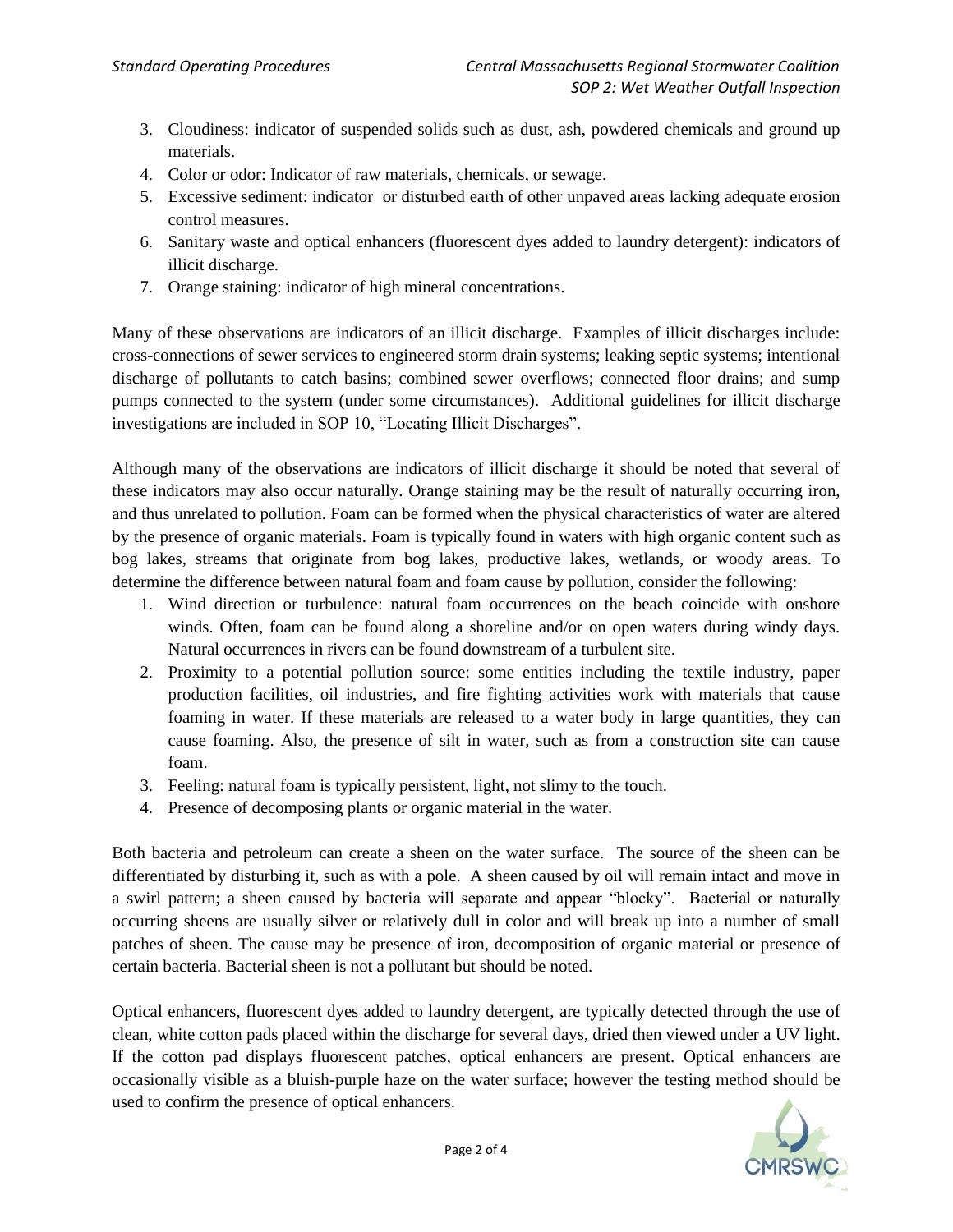The Wet Weather Outfall Inspection Survey includes fields where these and other specific observations can be noted. The inspector shall indicate the presence of a specific water quality indicator or parameter by marking "Yes". If "Yes" is marked, provide additional details in the comments section. If the indictor in question is not present mark "No".

Within the comments section, provide additional information with regard to recorded precipitation totals, or more detailed descriptions of observations made during the inspection and corrective actions taken.

## *Measuring Water Quality*

Based on the results of the Visual Condition Assessment, it may be necessary to collect additional data about water quality. Water quality samples can be in the form of screening using field test kits or by discrete analytical samples processed by a laboratory.

Information on how to use field test kits is included in SOP 13, "Water Quality Screening with Field Test Kits", and the Wet Weather Outfall Inspection Survey includes fields to document the results of such screening. The Inspection Survey also provides values for what can be considered an appropriate benchmark for a variety of parameters that can be evaluated with field test kits.

If the results of screening using field test kits indicate that the outfall's water quality exceeds the benchmarks provided, collection of discrete analytical samples should be considered.

### *Analytical Sample Collection*

Sample collection methods may vary based on specific outfall limitations but shall follow test procedures outlined in 40 CFR 136. A discrete manual or grab sample can classify water at a distinct point in time. These samples are easily collected and used primarily when the water quality of the discharge is expected to be homogeneous, or unchanging, in nature. A flow-weighted composite sample will classify water quality over a measured period of time. These samples are used when the water quality of the discharge is expected to be heterogeneous, or fluctuating, in nature. Grab samples are more common for wet weather outfall inspections due to the time-sensitive nature of the process.

Protocols for collecting a grab sample shall include the following:

- 1. Do not eat, drink or smoke during sample collection and processing.
- 2. Do not collect or process samples near a running vehicle.
- 3. Do not park vehicles in the immediate sample collection area, including both running and nonrunning vehicles.
- 4. Always wear clean, powder-free nitrile gloves when handling sample containers and lids.
- 5. Never touch the inside surface of a sample container or lid, even with gloved hands.
- 6. Never allow the inner surface of a sample container or lid to be contacted by any material other than the sample water.
- 7. Collect samples while facing upstream and so as not to disturb water or sediments in the outfall pipe or ditch.